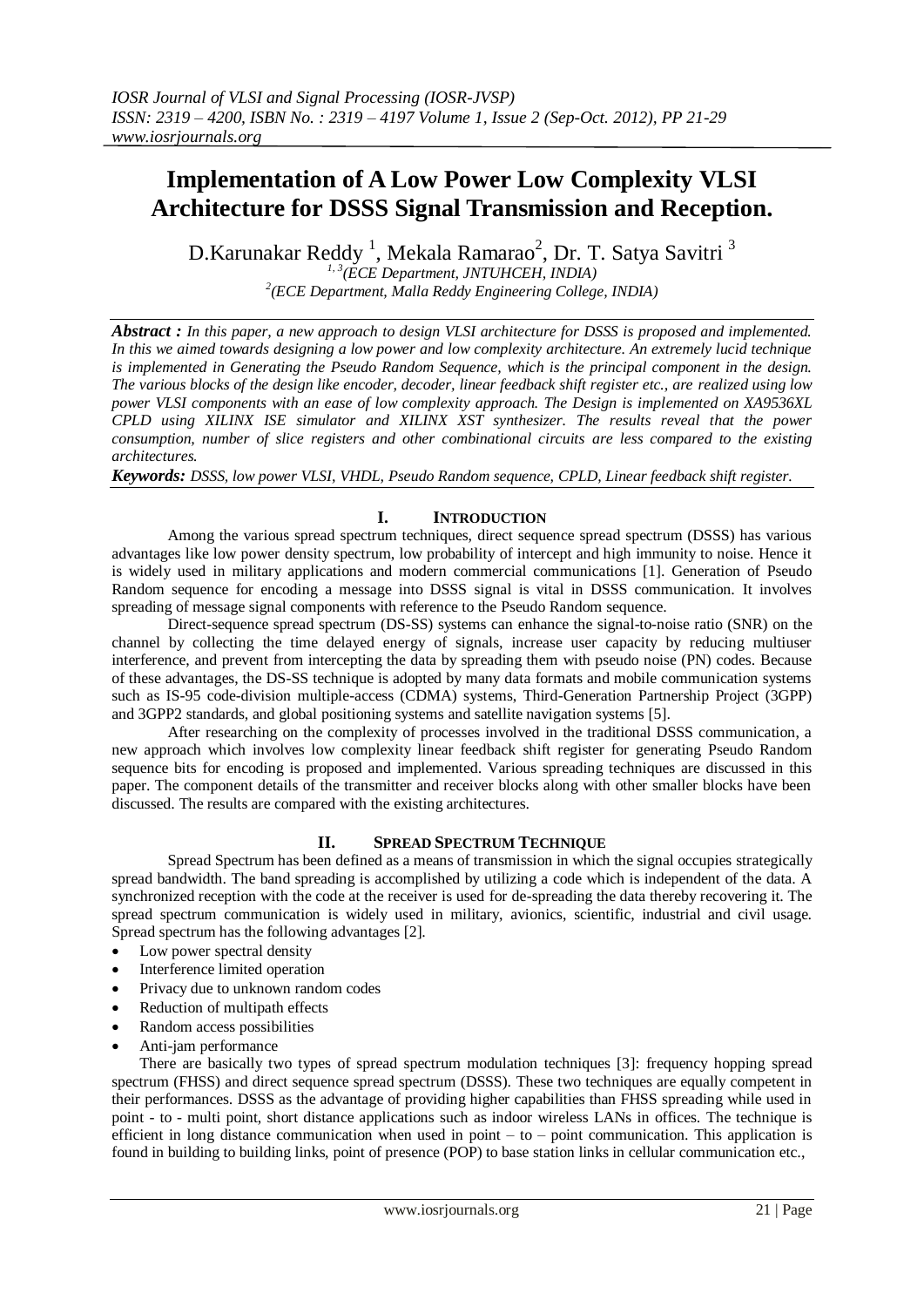#### **III. DSSS TECHNIQUE**

The Process of DSSS Generation involves three parameters: Spreading code modulation, Message modulation and redundancy.



#### **FIGURE 1**

#### **a) DSSS GENERATOR**

#### **b) DSSS SEQUENCE GENERATIONS WAVEFORMS**

For the duration of every message bit, the carrier is modulated (PSK) following a specific sequence of bits (known as chips). The process is known as "chipping" and results in the substitution of every message bit by (same) sequence of chips. In DSSS systems, the spreading code is the chip sequence used to represent message bits.

For message bits "0", the sequence of chips used to represent the bit remains as dictated by chipping process. For message bits "1", the sequence of chips dictated by chipping process, is inverted. In this way message bits "0" and "1" are represented (over the air) by different chip sequences (one being the inverted version of the other one).

Redundancy is achieved by the presence of the message bit on each chip of the spreading code. Even if some of the chips of the spreading code are affected by noise, the receiver may recognize the sequence and take a correct decision regarding the received message bit.

The operation of DSSS Generator of Fig 1 (a) can be observed from the various sequences generated. The DSSS sequence of Fig 1 (b) is generated from the baseband signal and Pseudo Random sequence. A Pseudo Random sequence of five bits (10100) is considered for generating DSSS signal. When the base band signal is 1, the DSSS generator produces an output of 10100. When the baseband signal is 0 the output produce is 01011.

Error detection and correction is efficient in DSSS communication. From Fig 1, we can observe that the output DSSS signal can be either 10100 or 01011. This very feature makes the detection and correction easier thereby making DSSS to be robust.

## **IV. EXISTING DSSS ARCHITECTURES**

A class D amplifier, also known as a switching amplifier using power FETs at output stage is used in DSSS architectures. These devices are attractive in portable electronic gadgets such as mobile phones, MP3 and other PDAs. This architecture is known for its efficiency but it suffers from the problem of electromagnetic inference (EMI) emission, both radiated and conducted in nature. This is because of the switching action at high frequencies. This problem is serious which may degrade power supply quality and disturb the operation of sensitive electronic equipment nearby [6].

## **V. DSSS TRANSMITTER**

As spread spectrum signals are so wide, they are transmitted at a much lower power spectrum density than narrow band transmitters [2].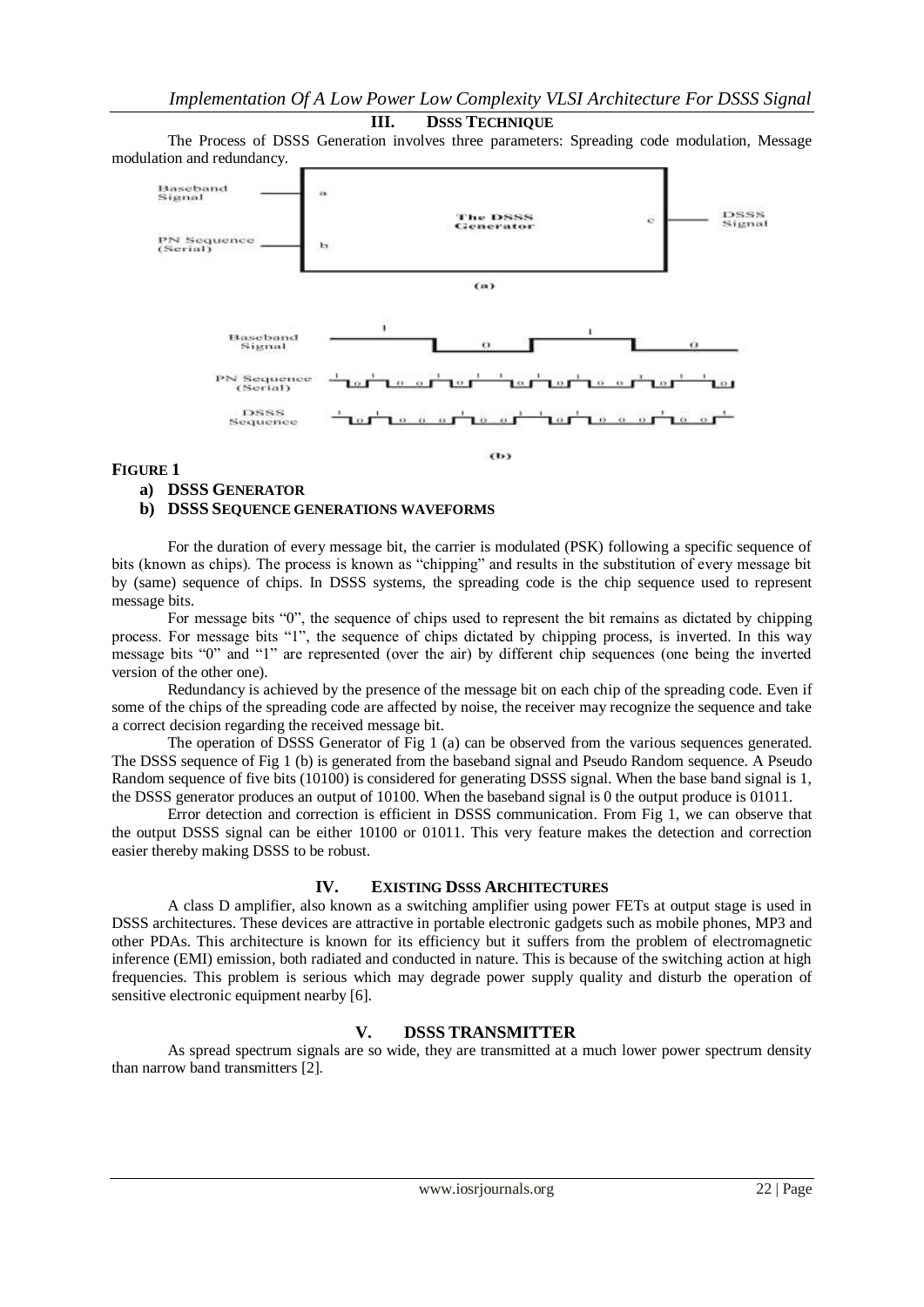

**FIGURE 2 DSSS TRANSMITTER UNIT**

In this approach, the base band waveform undergoes XNOR operation with Pseudo Random sequence to spread the signal therefore

 $S_{SS} = m(t) \odot p(t)$  (1)

Where  $S_{SS}$  is the DSSS signal,

m (t) is the data signal and

p (t) is the Pseudo Random sequence.

The proposed DSSS transmitter is shown in Fig (2). It contains 4 inputs and 6 outputs. The major input is the input base band signal which is supposed to be spread using automatically generated Pseudo Random sequence. The various blocks of a DSSS transmitter are shown in Fig. 3.





## **FIGURE 3 THE DSSS TRANSMITTER BLOCK DIAGRAM**

It contains an LFSR block for generating a Pseudo Random sequence. The sequence thus generated is in parallel form which needs to be converted into serial form. This serial Pseudo Random sequence and the input baseband signal undergo XNOR operation to generate DSSS Signal.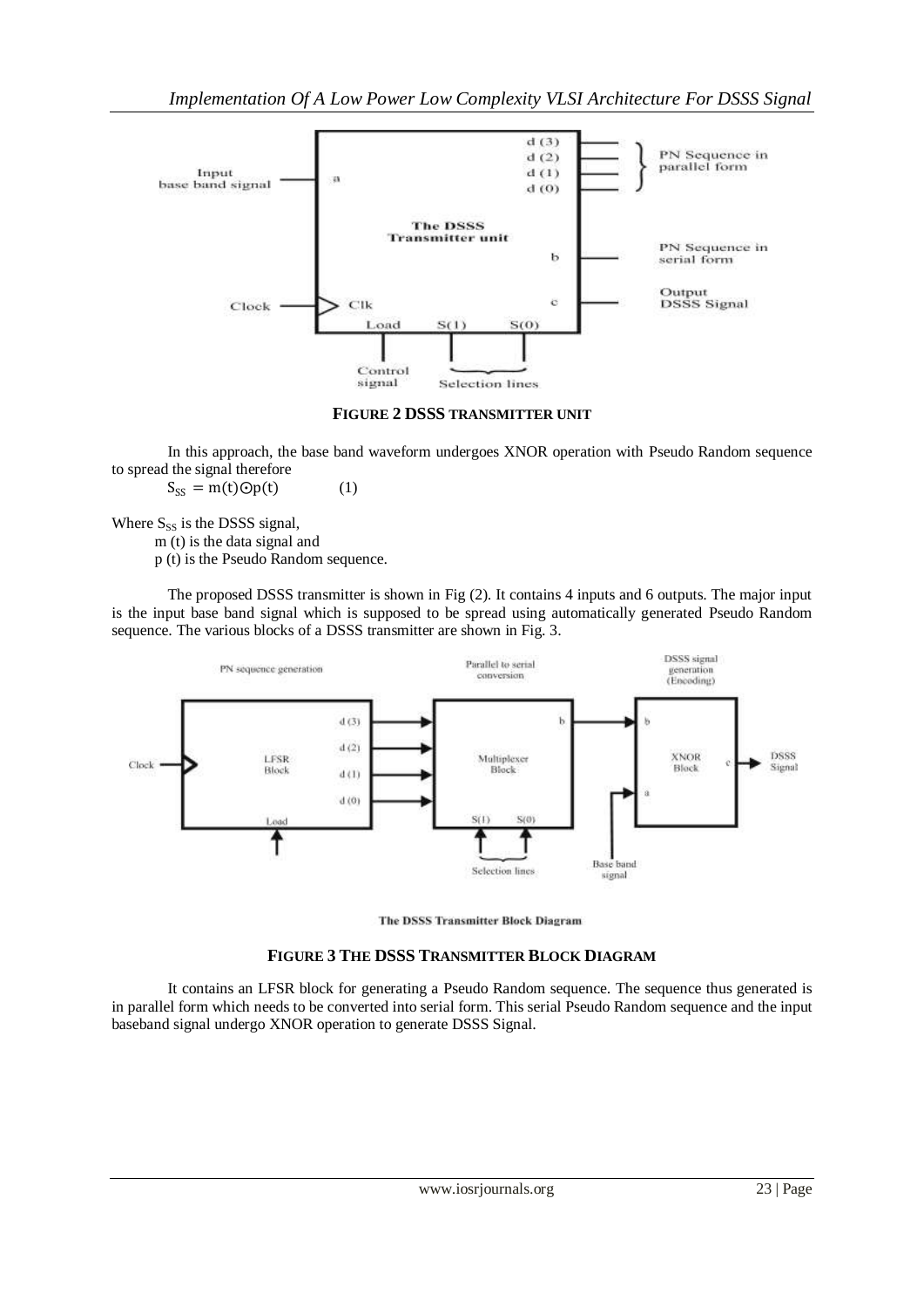

**The PN Sequence Generator** 

#### **FIGURE 4 PSEUDO RANDOM SEQUENCE GENERATOR**

#### **LFSR BLOCK**

Internally a Pseudo Random sequence needs to be generated for spreading the message signal. A 4 bit shift register with an XOR gate can serve this purpose. It is preloaded with an input sequence of "1000" as preset is applied to the first flip flop. XOR operation is done on the first and last bits to generate a Pseudo Random sequence. The process is as shown below.



The total set of Pseudo Random sequence codes are given below.

It can be observed that the Pseudo Random Sequence generator, Fig 4, can generate 15 unique codes continuously and then the cycle repeats. These codes are used as Pseudo Random sequence in our design.

The Pseudo Random sequence generated, Fig.4, is in parallel form. The simple 4X1 Multiplexer is used to convert the parallel data into serial data. It multiplexes the 4 input signals depending on the voltage level at the selection lines.



**FIGURE 5 STATE DIAGRAM OF PSEUDO RANDOM SEQUENCE**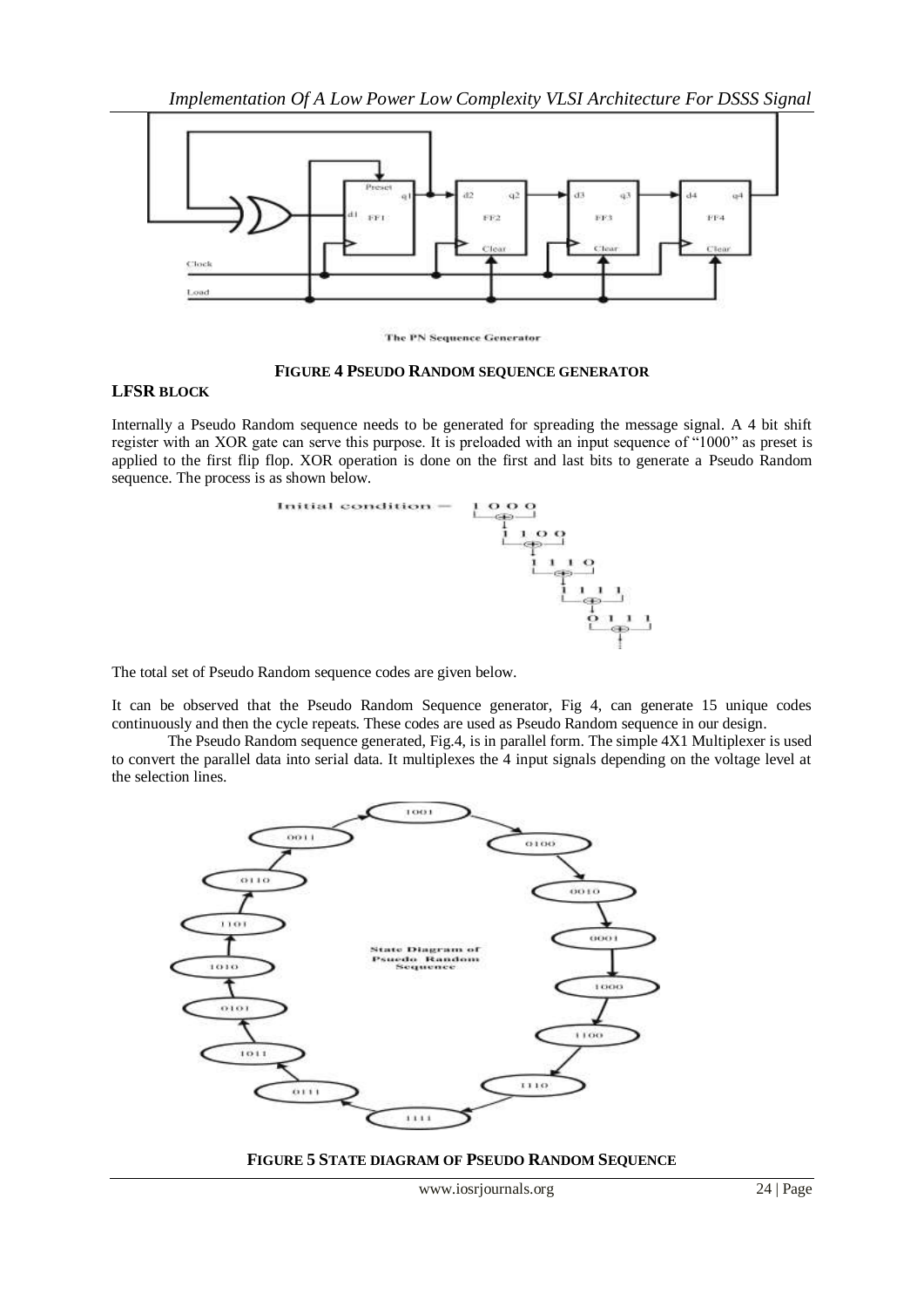# **PARALLEL TO SERIAL CONVERSION**



## **FIGURE 6 PARALLEL TO SERIAL CONVERTER**

## **XNOR BLOCK**

In equation 1, we observed that XNOR operation can be used for spreading the signal. The inputs to this block are Pseudo Random sequence and base band signal, Fig 2. It produces the desired DSSS signal.

# **VI. DSSS RECEIVER**

The XNOR Operation between the DSSS signal and the Pseudo Random sequence can retrieve the original base band signal.

$$
m(t) = S_{ss} \Theta p(t) \tag{2}
$$

The Pseudo Random sequence is used not only for spreading but also for security. As the Pseudo Random sequence, which is used for encryption is shared only by the sender and the receiver, the DSSS communication is highly secure.



The DSSS Receiver Block Diagram

## **FIGURE 7 DSSS RECEIVER BLOCK DIAGRAM**

## **VII. VHDL IMPLEMENTATION**

The structural model VHDL is chosen for the coding of architecture and is implemented on XA9536XL CPLD using XILINX tools. The register transfer level schematic diagram of the transmitter is shown in Fig.8.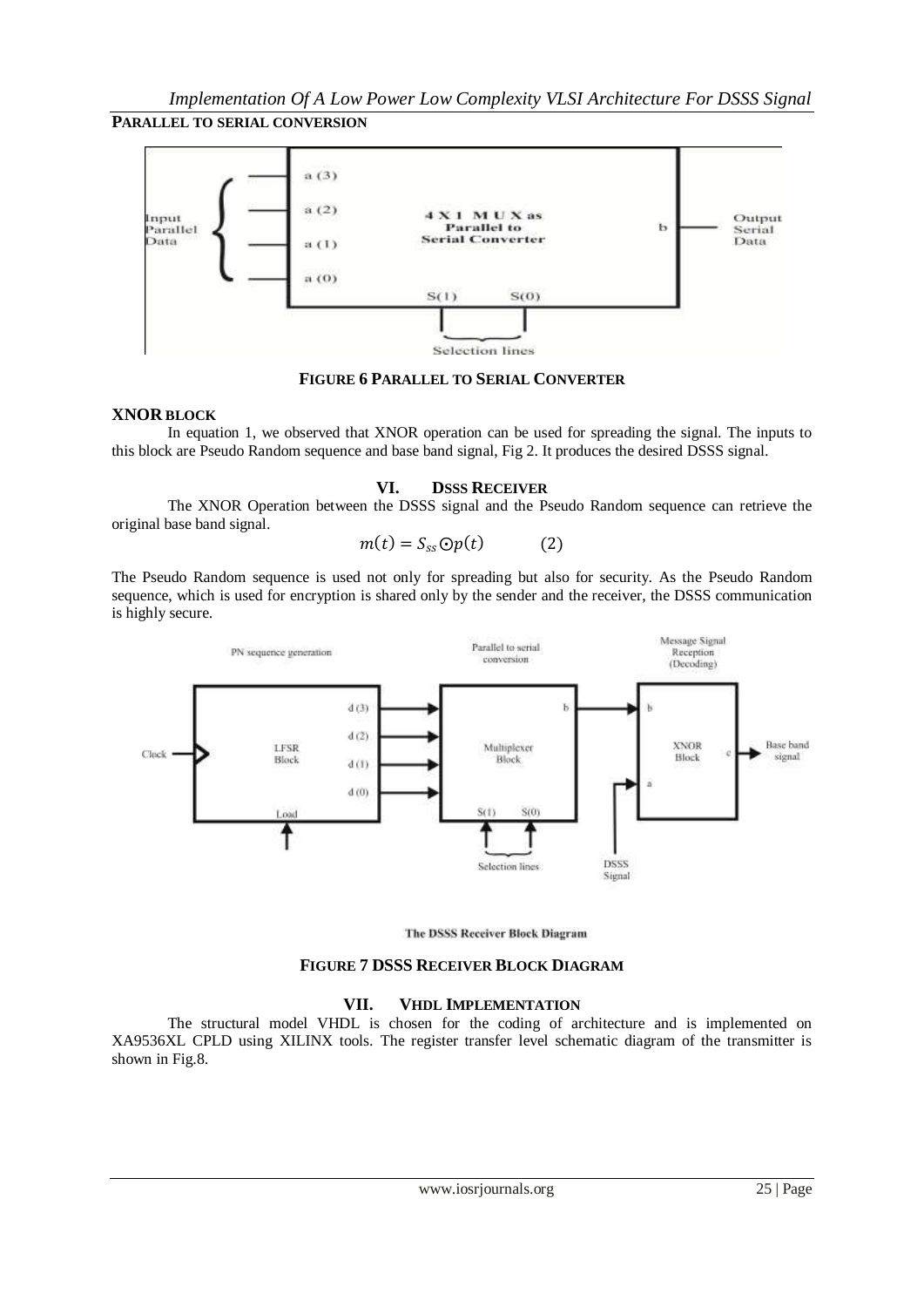

**FIGURE 8 RTL SCHEMATIC DIAGRAM OF DSSS TRANSMITTER** 



**FIGURE 9 RTL SCHEMATIC DIAGRAM OF LFSR**



**FIGURE 10 TECHNOLOGY SCHEMATIC DIAGRAM OF LFSR**



# **FIGURE 11 TECHNOLOGY SCHEMATIC DIAGRAM OF XOR GATE**



**FIGURE 12 TECHNOLOGY SCHEMATIC DIAGRAM OF PARALLEL TO SERIAL CONVERTER**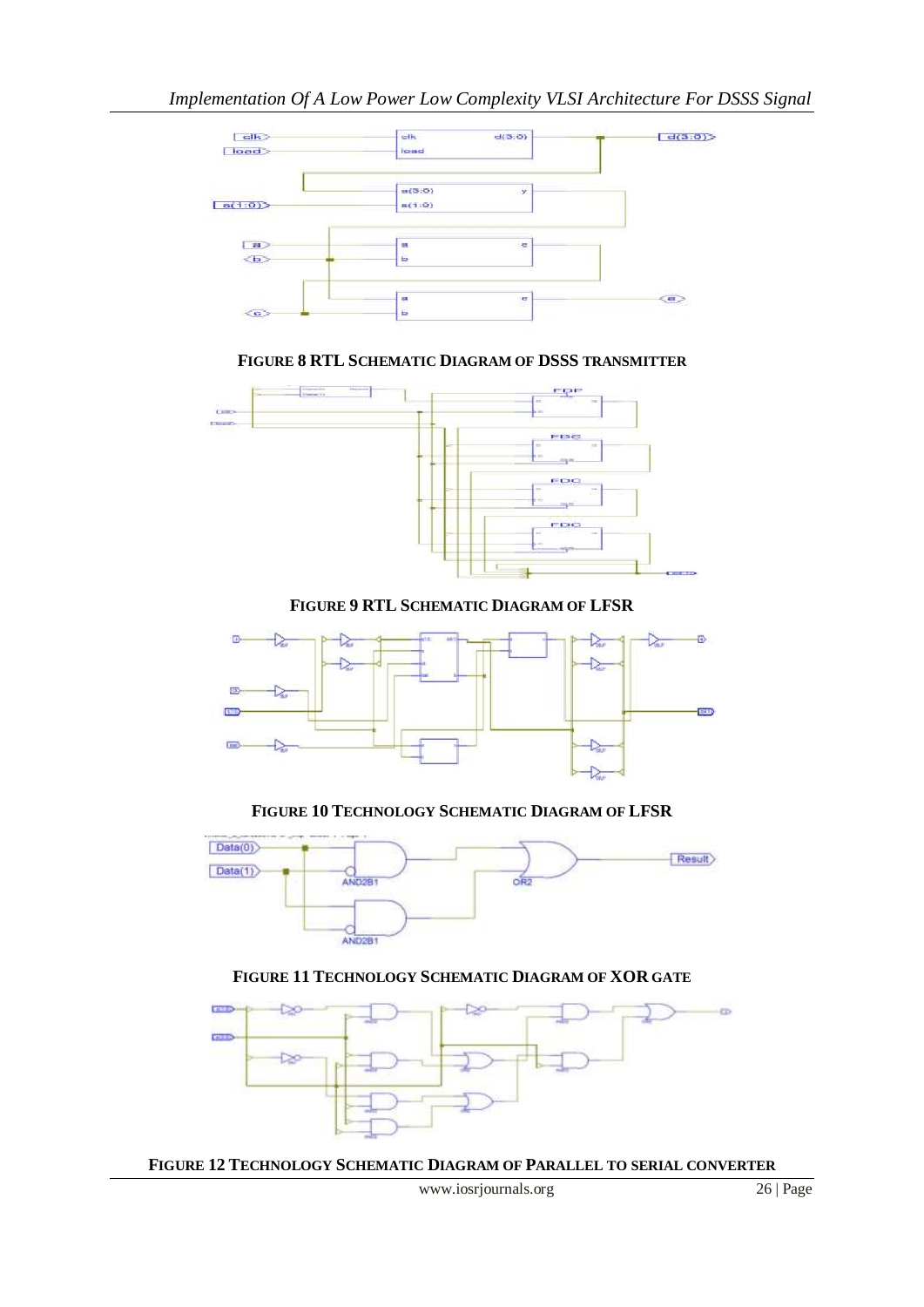Its internal blocks, i.e. a linear feedback shift register, parallel to serial convertor and XOR, are shown in Fig 9, 10, 11 and 12 respectively.

#### **VIII. SIMULATION AND RESULTS**

The test bench setup and the simulation results thus obtained are shown in Fig 13 and 14 respectively.



## **FIGURE 13 TEST BENCH SETUP FOR DSSS TRANSMITTER**

| nt Sunulation<br>Time: TOOO ms |                        |             |              | 200 |      |      | 400 |     |       |  | 600 |  |             | 600 |      |  |      | <b>TC</b> |
|--------------------------------|------------------------|-------------|--------------|-----|------|------|-----|-----|-------|--|-----|--|-------------|-----|------|--|------|-----------|
| all a                          | ō                      |             |              |     |      |      |     |     |       |  |     |  |             |     |      |  |      |           |
| <b>WATER</b>                   | <b>ASSISTENT</b><br>χo |             |              |     |      |      |     |     |       |  |     |  |             |     |      |  |      |           |
| of Hoad                        | ø                      |             |              |     |      |      |     |     |       |  |     |  |             |     |      |  |      |           |
| □ 登 6(2.0)                     | 4711                   | <b>ATLY</b> |              |     |      |      |     |     |       |  |     |  |             |     |      |  |      |           |
| ■ 图4-011-01                    | 2913                   | mu:         | $25 - 37.25$ |     | コフリリ | בודג |     | 電気箱 | 2.111 |  |     |  | <b>TELE</b> |     | דודו |  | RTN. |           |
| $6/1 = 11$                     | ×                      |             |              |     |      |      |     |     |       |  |     |  |             |     |      |  |      |           |
| $-110101$                      | ٠                      |             |              |     |      |      |     |     |       |  |     |  |             |     |      |  |      |           |
| 6/10                           | o                      |             |              |     |      |      |     |     |       |  |     |  |             |     |      |  |      |           |
| de l'I o                       | u.                     |             |              |     |      |      |     |     |       |  |     |  |             |     |      |  |      |           |
| $\bullet$ <sup>11</sup>        |                        |             |              |     |      |      |     |     |       |  |     |  |             |     |      |  |      |           |
|                                |                        |             |              |     |      |      |     |     |       |  |     |  |             |     |      |  |      |           |

## **FIGURE 14 DSSS TRANSMITTER OUTPUT WAVEFORM**

The results obtained are found to be accurate and physical realization on CPLD ensured minimum delay. It requires only one 4 bit register, one 1 bit 4X1 Multiplexer and three 1 bit XOR gates with 2 inputs. Hence the designed transmitter is of low complexity. It requires low power which can be observed from the fitting summary of CPLD shown in Table 1.

|               |                         |                                                 |               | Summary                  |              |                  |                                             |  |  |  |  |
|---------------|-------------------------|-------------------------------------------------|---------------|--------------------------|--------------|------------------|---------------------------------------------|--|--|--|--|
|               | <b>Design Name</b>      |                                                 |               | dues                     |              |                  |                                             |  |  |  |  |
|               | <b>Fitting Status</b>   |                                                 |               | Successful               |              |                  |                                             |  |  |  |  |
|               | <b>Software Version</b> |                                                 |               | 1.36                     |              |                  |                                             |  |  |  |  |
|               |                         |                                                 |               |                          |              |                  |                                             |  |  |  |  |
|               | Device Used             |                                                 |               | XA9536XL-15-VO44         |              |                  |                                             |  |  |  |  |
|               | Date                    |                                                 |               | 9-20-2012, 2:51AM        |              |                  |                                             |  |  |  |  |
|               |                         |                                                 |               | <b>RESOURCES SUMMARY</b> |              |                  |                                             |  |  |  |  |
|               | <b>Macrocells Used</b>  | <b>Prerms Used</b>                              |               | <b>Registers Used</b>    |              | <b>Pins Used</b> | <b>Function Block</b><br><b>Inputs Used</b> |  |  |  |  |
|               | 7/36 (20%)              | $11/180(7\%)$                                   |               | 4/36 (12%)               |              | 12/34 (36%)      | $12/108$ $(12\%)$                           |  |  |  |  |
|               |                         |                                                 |               | <b>PIN RESOURCES</b>     |              |                  |                                             |  |  |  |  |
|               | <b>Signal Type</b>      | Required                                        | Mapped        | <b>Pin Type</b>          |              | Used             | Total                                       |  |  |  |  |
| Input         |                         | з                                               | $\rightarrow$ | 1/O                      | 10           |                  | 28                                          |  |  |  |  |
| Output        |                         | ヮ                                               | ヺ             | <b>GCK/IO</b>            | $\mathbf{I}$ |                  | 3                                           |  |  |  |  |
| Bidirectional |                         | $\Omega$                                        | $\sigma$      | GTS/IO                   | $\sigma$     |                  | 2                                           |  |  |  |  |
| GCK           |                         | ٠                                               |               | GSR/IO                   | ٠            |                  | $\mathbf{r}$                                |  |  |  |  |
| <b>GTS</b>    |                         | o                                               | o             |                          |              |                  |                                             |  |  |  |  |
| GSR           |                         | $\mathbf{I}$                                    | ٠             |                          |              |                  |                                             |  |  |  |  |
|               |                         |                                                 |               | <b>GLOBAL RESOURCES</b>  |              |                  |                                             |  |  |  |  |
|               |                         | Signal mapped onto global clock net (GCK1) [clk |               |                          |              |                  |                                             |  |  |  |  |
| (GSR)         |                         | Signal mapped onto global output enable net     |               | <b>Toad</b>              |              |                  |                                             |  |  |  |  |
|               |                         |                                                 |               | <b>POWER DATA</b>        |              |                  |                                             |  |  |  |  |
| (MCHP)        |                         | Macrocells in high performance mode             |               | $\circ$                  |              |                  |                                             |  |  |  |  |
|               |                         |                                                 |               |                          |              |                  |                                             |  |  |  |  |
|               |                         | Macrocells in low power mode (MCLP)             |               | 7                        |              |                  |                                             |  |  |  |  |

## **TABLE 1 FITTING SUMMARY OF THE TRANSMITTER UNIT.**

The test bench setup and the simulation results of the DSSS receiver are shown in Fig 15 and 16 respectively.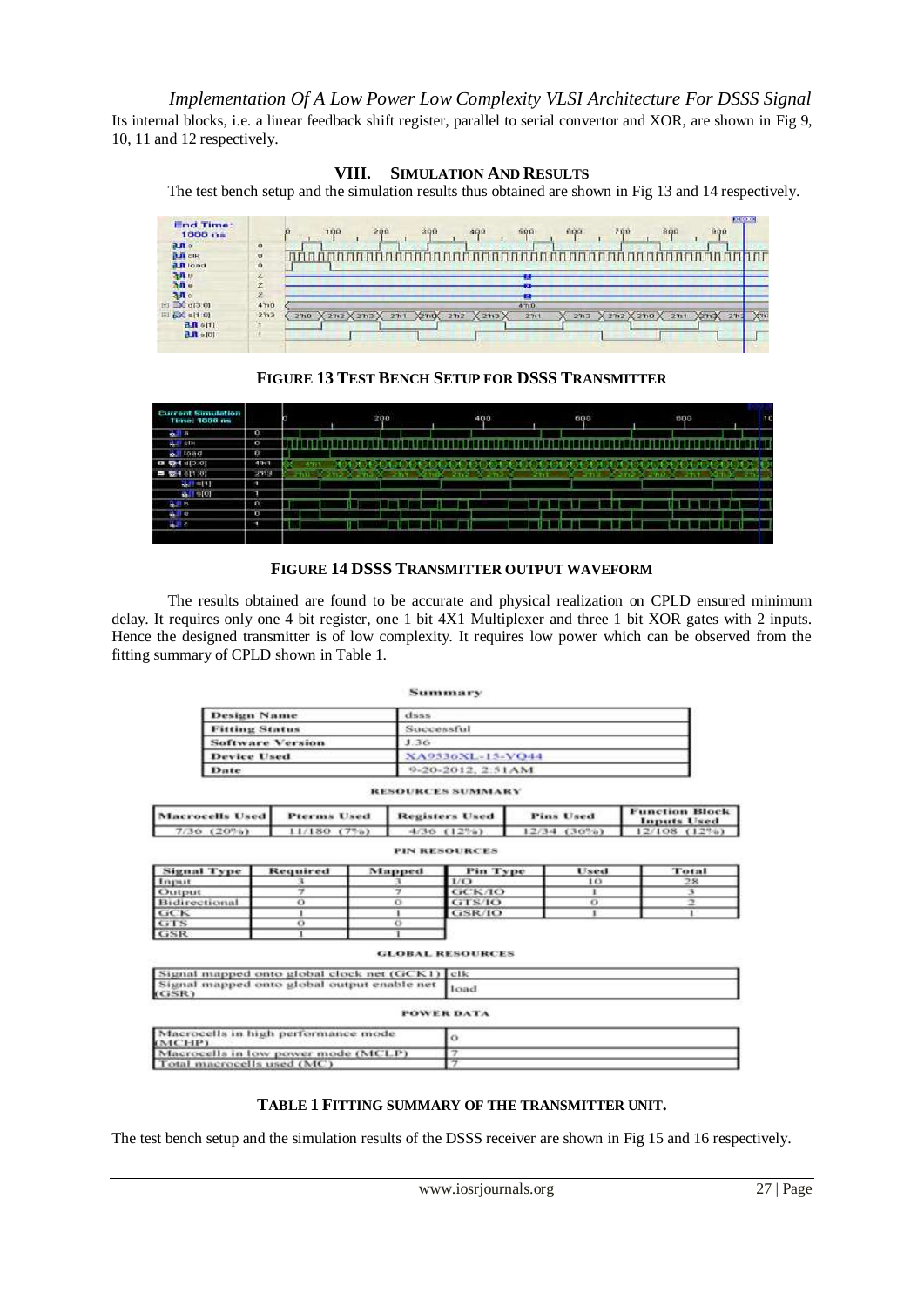*Implementation Of A Low Power Low Complexity VLSI Architecture For DSSS Signal* 



**FIGURE 15 TEST BENCH SETUP FOR THE RECEIVER UNIT**

| Current Semalation<br>Time: 1000 ms |                         |      | 200 |  | 400 |     | 600 |  | 800  | <b>AC</b>         |
|-------------------------------------|-------------------------|------|-----|--|-----|-----|-----|--|------|-------------------|
| d.<br><b>Ta</b>                     | ۰                       |      |     |  |     |     |     |  |      | <b>STATISTICS</b> |
| $\bullet$<br>cile                   | ÷<br><b>TO</b>          |      |     |  |     |     |     |  |      |                   |
| <b>Noad</b><br>ab.                  | $\overline{\mathbf{0}}$ |      |     |  |     |     |     |  |      |                   |
| ■ 卷4 014.11                         | 40<                     | 1711 |     |  |     |     |     |  |      |                   |
| $-11.41$                            | п                       |      |     |  |     |     |     |  |      |                   |
| $-1.0131$                           | ٠                       |      |     |  |     |     |     |  |      |                   |
| 6.119181                            | ю                       |      |     |  |     |     |     |  |      | <b>STATE</b>      |
| 0.0011                              | o                       |      |     |  |     |     |     |  |      |                   |
| ■ 野4 11 01                          | 2700                    |      |     |  |     | าเว |     |  | 2311 |                   |
| 021 5111                            | ū                       |      |     |  |     |     |     |  |      |                   |
| 611.101                             | LO.                     |      |     |  |     |     |     |  |      | -                 |
| ide.<br>÷                           | п                       |      |     |  |     |     |     |  |      | <b>Lane</b>       |
|                                     |                         |      |     |  |     |     |     |  |      |                   |

# **FIGURE 16 RECEIVER OUTPUT WAVEFORMS**

Physical realization of these results on CPLD has proved that the implemented design is of low complexity and utilizes less power.

#### Summary

| <b>Design Name</b>      | dsssrec                |  |
|-------------------------|------------------------|--|
| <b>Fitting Status</b>   | Successful             |  |
| <b>Software Version</b> | 1.36                   |  |
| <b>Device Used</b>      | XA9536XL-15-VO44       |  |
| Date                    | $9-20-2012$ , $2:48AM$ |  |

#### **RESOURCES SUMMARY**

|                 | Macrocells Used Pterms Used Registers Used      | <b>Pins Used</b> | <b>Function Block<br/>Inputs Used</b> |
|-----------------|-------------------------------------------------|------------------|---------------------------------------|
| $5/36$ $(14\%)$ | $5/180$ $(3\%)$ $4/36$ $(12\%)$ $8/34$ $(24\%)$ |                  | $5/108$ $(5\%)$                       |

| <b>PIN RESOURCES</b> |  |
|----------------------|--|

| <b>Signal Type</b>              | Required | Mapped | Pin Type | Used | Total |
|---------------------------------|----------|--------|----------|------|-------|
| Input                           |          |        | 1/O      |      |       |
| Output                          |          |        | GCK/IO   |      |       |
| Bidirectional                   |          |        | GTS/IO   |      |       |
| $\frac{\text{GCK}}{\text{GTS}}$ |          |        | GSR/IO   |      |       |
|                                 |          |        |          |      |       |
|                                 |          |        |          |      |       |

**GLOBAL RESOURCES** 

| Signal mapped onto global clock net (GCK1) elk           |            |
|----------------------------------------------------------|------------|
| Signal mapped onto global output enable net load<br>GSR) |            |
|                                                          | POWER DATA |

| Macrocells in high performance mode<br>(MCHP) |  |
|-----------------------------------------------|--|
| Macrocells in low power mode (MCLP)           |  |
| Total macrocells used (MC)                    |  |

# **TABLE 2 FITTING SUMMARY OF THE RECEIVER UNIT.**

From Table 2, we can observe that the implemented design uses only 14 % of the total available macro cells in the CPLD and all the 5 macro cells used are of low power mode. It is implemented using only 5 slice registers.